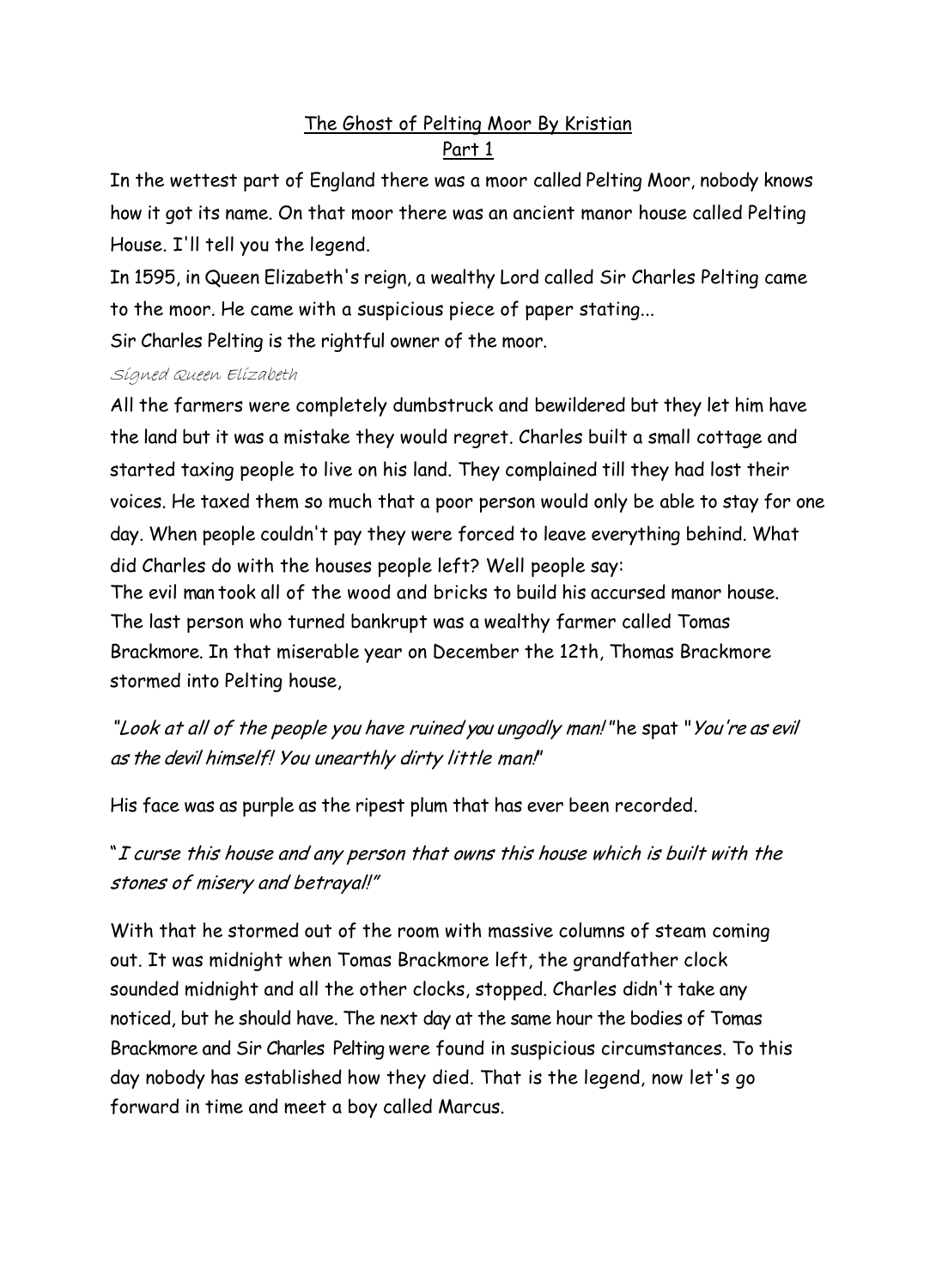#### Part 2

It was 1939 Marcus had no idea what his aunt looked like at all. All he knew was that his aunt had just bought a manor house in a moor called Pelting Moor. His mum had just told him that a war was starting and she was sending him away and it was called evacuation. At last the train arrived, it was a rusty one, but Marcus liked it all the same, after all, he was a train spotter. His aunt stepped out; she was a wide lady with two emerald green eyes and very poshly dressed. She spotted him at once,

"Marcus I have heard about you from your mum." She said lovingly and she embraced him in a rib cracking hug.

"Take it easy take it easy" said Marcus.

"And what is your name?"

"My name, has your mother not told you what my name is! "She said angrily. "Well my name is Marge and don't forget it!"

After that she calmed down very quickly.

"Well come on the train and lets go."

Marcus and his aunt got on to the train. Marcus loved trains he had loved them since he was a toddler. He looked out the window and wondered who made trains possible; nobody had told him who made trains possible. It seemed a year before they got to Pelting Moor, when they got there and walked on to the platform there were no other people getting off, but there were lots of beggars instead of people and they were all as white as a ghost. Marcus noticed that all the beggars wore different clothes from Tudor clothes to modern clothes. One said to Marcus, "Are you the people who have brought Pelting House?"

"Yes" replied Marcus.

"Well!" said the beggar.

The beggar started to chant.

"Beware the manor house!"

And all the other beggars started chanting.

"Beware the manor house! Beware the manor house!"

Faster and faster the chant became until suddenly they stopped. They were all staring at him. Marcus thought I will always remember this moment and all the beggars disappeared in to thin air.